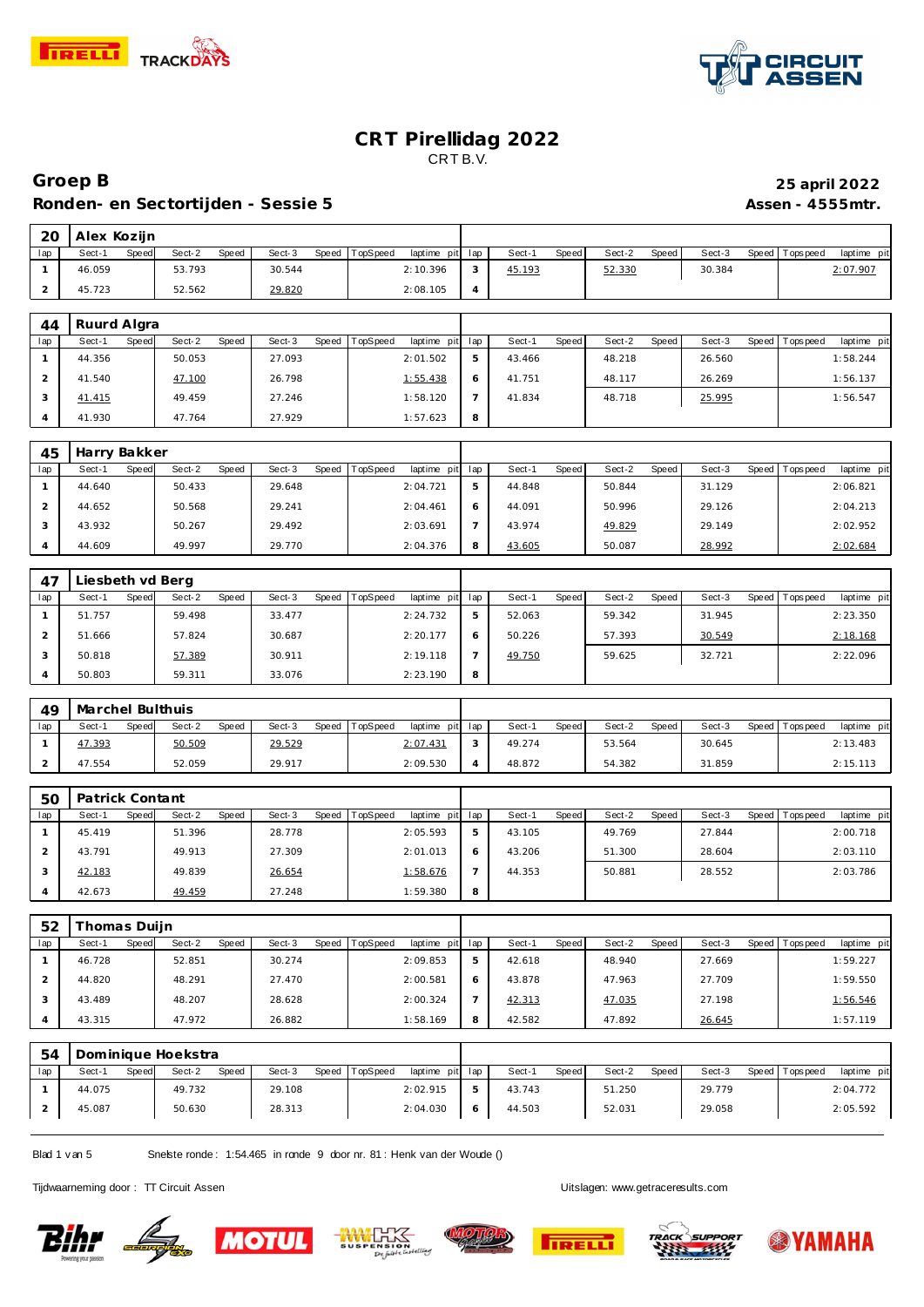



# **Groep B 25 april 2022**

## Ronden- en Sectortijden - Sessie 5<br>
Assen - 4555mtr.

| 3.961 | 49.477 | 28.194 | 2:01.632 |                            | 44.828                | 52.097 | 29.794 | 2:06.719 |
|-------|--------|--------|----------|----------------------------|-----------------------|--------|--------|----------|
| 3.374 | 48.470 | 27.924 | 1:59.768 | $\tilde{\phantom{a}}$<br>2 | 42.532<br><u>____</u> | 48.180 | 29.287 | :59.999  |

| 54  | René Bosma |       |        |       |        |       |          |             |     |        |       |        |       |        |       |           |             |
|-----|------------|-------|--------|-------|--------|-------|----------|-------------|-----|--------|-------|--------|-------|--------|-------|-----------|-------------|
| lap | Sect-1     | Speed | Sect-2 | Speed | Sect-3 | Speed | TopSpeed | laptime pit | lap | Sect-1 | Speed | Sect-2 | Speed | Sect-3 | Speed | Tops peed | laptime pit |
|     | 51.024     |       | 58.112 |       | 32.200 |       |          | 2:21.336    | 5   | 51.639 |       | 57.578 |       | 31.932 |       |           | 2:21.149    |
|     | 49.510     |       | 56.642 |       | 31.169 |       |          | 2:17.321    | 6   | 50.375 |       | 57.257 |       | 32.143 |       |           | 2:19.775    |
|     | 49.058     |       | 56.369 |       | 31.715 |       |          | 2:17.142    |     | 50.342 |       | 57.372 |       | 31.991 |       |           | 2:19.705    |
|     | 51.471     |       | 57.588 |       | 32.434 |       |          | 2:21.493    | 8   |        |       |        |       |        |       |           |             |

| 55  | M Hoffman |       |        |              |        |       |          |                 |        |        |       |        |       |        |                 |             |
|-----|-----------|-------|--------|--------------|--------|-------|----------|-----------------|--------|--------|-------|--------|-------|--------|-----------------|-------------|
| lap | Sect-1    | Speed | Sect-2 | <b>Speed</b> | Sect-3 | Speed | TopSpeed | laptime pit lap |        | Sect-1 | Speed | Sect-2 | Speed | Sect-3 | Speed Tops peed | laptime pit |
|     | 48.873    |       | 54.818 |              | 30.683 |       |          | 2:14.374        | $\sim$ | 47.616 |       | 54.065 |       | 30.182 |                 | 2:11.863    |
|     | 48.017    |       | 54.538 |              | 31.039 |       |          | 2:13.594        |        | 47.424 |       | 53.763 |       | 30.320 |                 | 2:11.507    |

| 56  | Manuel Hoogers  |                 |                 |                                    |                 |                 |        |                                |
|-----|-----------------|-----------------|-----------------|------------------------------------|-----------------|-----------------|--------|--------------------------------|
| lap | Sect-1<br>Speed | Sect-2<br>Speed | Sect-3<br>Speed | <b>TopSpeed</b><br>laptime pit lap | Sect-1<br>Speed | Sect-2<br>Speed | Sect-3 | laptime pit<br>Speed Tops peed |
|     | 43.923          | 49.383          | 29.320          | 2:02.626                           | 43.165          | 55.213          | 31.507 | 2:09.885                       |
|     | 42.961          | 49.182          | 27.570          | 1:59.713                           | 43.553          | 50.399          | 30.064 | 2:04.016                       |
|     | 42.079          | 47.413          | 27.146          | 1:56.638                           | 42.926          | 48.561          | 27.113 | 1:58.600                       |
|     | 44.204          | 48.985          | 27.701          | 2:00.890                           | 42.491          | 47.774          | 26.838 | 1:57.103                       |

| 58  | i himo Jansen   |                 |                 |                             |   |                 |                   |        |                                |
|-----|-----------------|-----------------|-----------------|-----------------------------|---|-----------------|-------------------|--------|--------------------------------|
| lap | Sect-1<br>Speed | Sect-2<br>Speed | Sect-3<br>Speed | TopSpeed<br>laptime pit lap |   | Speed<br>Sect-1 | Speed  <br>Sect-2 | Sect-3 | Speed Tops peed<br>laptime pit |
|     | 48.897          | 55.196          | 32.302          | 2:16.395                    | 5 | 52.493          | 59.569            | 34.607 | 2:26.669                       |
|     | 48.619          | 55.960          | 32.537          | 2:17.116                    |   | 52.444          | 59.511            | 34.822 | 2:26.777                       |
|     | 49.255          | 55.632          | 33.831          | 2:18.718                    |   | 51.956          | 58.710            | 33.897 | 2:24.563                       |
|     | 51.182          | 58.326          | 34.250          | 2:23.758                    | 8 |                 |                   |        |                                |

| 60  | Bert-Jan Koerts |       |        |              |        |       |          |             |     |        |       |        |       |        |                 |             |
|-----|-----------------|-------|--------|--------------|--------|-------|----------|-------------|-----|--------|-------|--------|-------|--------|-----------------|-------------|
| lap | Sect-1          | Speed | Sect-2 | <b>Speed</b> | Sect-3 | Speed | TopSpeed | laptime pit | lap | Sect-1 | Speed | Sect-2 | Speed | Sect-3 | Speed Tops peed | laptime pit |
|     | 45.253          |       | 52.092 |              | 28.907 |       |          | 2:06.252    |     | 43.685 |       | 49.581 |       | 27.554 |                 | 2:00.820    |
|     | 44.417          |       | 50.140 |              | 28.355 |       |          | 2:02.912    |     | 43.882 |       | 52.040 |       | 28.228 |                 | 2:04.150    |
|     | 44.049          |       | 50.021 |              | 28.011 |       |          | 2:02.081    |     | 44.398 |       | 49.691 |       | 29.753 |                 | 2:03.842    |
|     | 44.004          |       | 49.261 |              | 27.568 |       |          | 2:00.833    |     | 43.468 |       | 50.052 |       | 29.870 |                 | 2:03.390    |

| 6 <sup>1</sup> | Arthur van der Lek |       |        |              |        |       |                 |                 |        |              |        |       |        |       |           |             |
|----------------|--------------------|-------|--------|--------------|--------|-------|-----------------|-----------------|--------|--------------|--------|-------|--------|-------|-----------|-------------|
| lap            | Sect-1             | Speed | Sect-2 | <b>Speed</b> | Sect-3 | Speed | <b>TopSpeed</b> | laptime pit lap | Sect-1 | <b>Speed</b> | Sect-2 | Speed | Sect-3 | Speed | Tops peed | laptime pit |
|                | 43.243             |       | 49.514 |              | 28.473 |       |                 | 2:01.230        | 43.543 |              | 49.580 |       | 28.828 |       |           | 2:01.951    |
|                | 44.926             |       | 49.715 |              | 28.802 |       |                 | 2:03.443        | 44.373 |              | 51.486 |       | 28.897 |       |           | 2:04.756    |
|                | 45.788             |       | 48.989 |              | 28.179 |       |                 | 2:02.956        | 44.857 |              | 51.947 |       | 29.565 |       |           | 2:06.369    |
|                | 44.826             |       | 49.457 |              | 29.210 |       |                 | 2:03.493        | 43.355 |              | 47.993 |       | 29.000 |       |           | 2:00.348    |

| 62  | Michel Hoekstra |       |        |       |        |                  |             |     |        |       |        |       |        |         |            |             |
|-----|-----------------|-------|--------|-------|--------|------------------|-------------|-----|--------|-------|--------|-------|--------|---------|------------|-------------|
| lap | Sect-1          | Speed | Sect-2 | Speed | Sect-3 | Speed   TopSpeed | laptime pit | lap | Sect-1 | Speed | Sect-2 | Speed | Sect-3 | Speed I | T ops peed | laptime pit |
|     | 45.861          |       | 52.586 |       | 29.367 |                  | 2:07.814    | 5   | 44.091 |       | 49.478 |       | 27.977 |         |            | 2:01.546    |
|     | 45.488          |       | 51.310 |       | 29.023 |                  | 2:05.821    | O   | 43.818 |       | 49.670 |       | 28.174 |         |            | 2:01.662    |
|     | 45.468          |       | 52.215 |       | 28.667 |                  | 2:06.350    |     | 43.796 |       | 49.078 |       | 27.654 |         |            | 2:00.528    |
|     | 44.493          |       | 49.598 |       | 28.481 |                  | 2:02.572    | 8   | 43.896 |       | 52.477 |       | 27.781 |         |            | 2:04.154    |

Blad 2 v an 5 Snelste ronde : 1:54.465 in ronde 9 door nr. 81 : Henk v an der Woude ()

Tijdwaarneming door : TT Circuit Assen Uitslagen:<www.getraceresults.com>











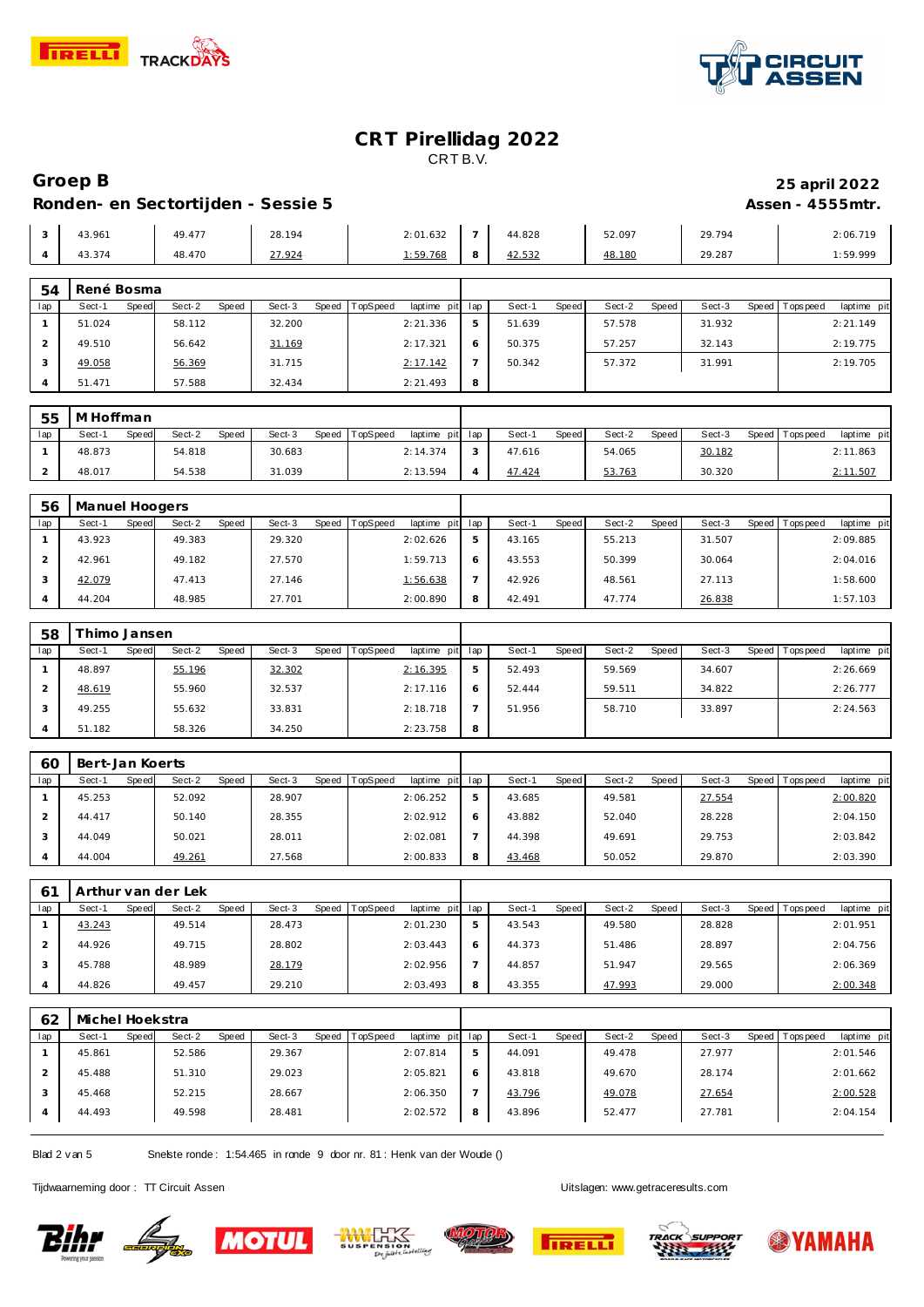



#### **Groep B 25 april 2022 Ronden- en Sectortijden - Sessie 5 Assen - 4555mtr.**

| 63  | Roy Mekel       |                 |                 |                             |   |                        |                 |        |                                |
|-----|-----------------|-----------------|-----------------|-----------------------------|---|------------------------|-----------------|--------|--------------------------------|
| lap | Sect-1<br>Speed | Sect-2<br>Speed | Sect-3<br>Speed | TopSpeed<br>laptime pit lap |   | Sect-1<br><b>Speed</b> | Sect-2<br>Speed | Sect-3 | Speed Tops peed<br>laptime pit |
|     | 46.813          | 52.634          | 29.205          | 2:08.652                    | 5 | 45.497                 | 52.014          | 30.369 | 2:07.880                       |
|     | 45.255          | 52.908          | 28.950          | 2:07.113                    |   | 43.936                 | 53.624          | 30.059 | 2:07.619                       |
|     | 44.836          | 50.645          | 29.040          | 2:04.521                    |   | 44.342                 | 51.642          | 28.987 | 2:04.971                       |
|     | 43.916          | 50.112          | 28.744          | 2:02.772                    | 8 |                        |                 |        |                                |

| 64  | Niels Mulderij |       |        |       |        |       |          |                 |   |        |              |        |       |        |                 |             |
|-----|----------------|-------|--------|-------|--------|-------|----------|-----------------|---|--------|--------------|--------|-------|--------|-----------------|-------------|
| lap | Sect-1         | Speed | Sect-2 | Speed | Sect-3 | Speed | TopSpeed | laptime pit lap |   | Sect-1 | <b>Speed</b> | Sect-2 | Speed | Sect-3 | Speed Tops peed | laptime pit |
|     | 46.821         |       | 52.612 |       | 28.912 |       |          | 2:08.345        |   | 45.781 |              | 49.833 |       | 28.881 |                 | 2:04.495    |
|     | 46.037         |       | 52.299 |       | 28.947 |       |          | 2:07.283        |   | 42.692 |              | 48.521 |       | 27.722 |                 | 1:58.935    |
|     | 44.940         |       | 50.474 |       | 29.064 |       |          | 2:04.478        |   | 44.433 |              | 51.090 |       | 29.281 |                 | 2:04.804    |
|     | 44.295         |       | 49.732 |       | 28.657 |       |          | 2:02.684        | 8 | 45.837 |              | 50.262 |       | 29.090 |                 | 2:05.189    |

| 65  | Pim Naaijkens |       |        |       |        |       |                 |                 |        |       |        |       |        |       |          |             |
|-----|---------------|-------|--------|-------|--------|-------|-----------------|-----------------|--------|-------|--------|-------|--------|-------|----------|-------------|
| lap | Sect-1        | Speed | Sect-2 | Speed | Sect-3 | Speed | <b>TopSpeed</b> | laptime pit lap | Sect-1 | Speed | Sect-2 | Speed | Sect-3 | Speed | Topspeed | laptime pit |
|     | 44.376        |       | 50.747 |       | 27.541 |       |                 | 2:02.664        | 43.864 |       | 48.678 |       | 26.741 |       |          | 1:59.283    |
|     | 44.200        |       | 49.424 |       | 27.578 |       |                 | 2:01.202        | 42.486 |       | 47.832 |       | 26.933 |       |          | 1:57.251    |
|     | 43.770        |       | 51.560 |       | 27.318 |       |                 | 2:02.648        | 43.032 |       | 47.078 |       | 26.496 |       |          | 1:56.606    |

| 70  |        |       | Sebastiaan Roelofs |              |        |                |                 |        |       |        |       |        |                 |             |
|-----|--------|-------|--------------------|--------------|--------|----------------|-----------------|--------|-------|--------|-------|--------|-----------------|-------------|
| lap | Sect-1 | Speed | Sect-2             | <b>Speed</b> | Sect-3 | Speed TopSpeed | laptime pit lap | Sect-  | Speed | Sect-2 | Speed | Sect-3 | Speed Tops peed | laptime pit |
|     | 49.162 |       | 54.389             |              | 29.972 |                | 2:13.523        | 17.139 |       | 53.162 |       | 29.764 |                 | 2:10.065    |

| 72  | Arian Sondervan |       |        |       |        |       |          |                 |        |       |        |       |        |       |            |             |
|-----|-----------------|-------|--------|-------|--------|-------|----------|-----------------|--------|-------|--------|-------|--------|-------|------------|-------------|
| lap | Sect-1          | Speed | Sect-2 | Speed | Sect-3 | Speed | TopSpeed | laptime pit lap | Sect-1 | Speed | Sect-2 | Speed | Sect-3 | Speed | Tops pee d | laptime pit |
|     | 49.825          |       | 54.616 |       | 30.438 |       |          | 2:14.879        | 47.519 |       | 52.771 |       | 30.616 |       |            | 2:10.906    |
|     | 47.663          |       | 52.210 |       | 30.376 |       |          | 2:10.249        | 47.285 |       | 53.502 |       | 30.149 |       |            | 2:10.936    |
|     | 46.595          |       | 51.344 |       | 30.497 |       |          | 2:08.436        | 47.398 |       | 51.966 |       | 30.141 |       |            | 2:09.505    |
|     | 47.042          |       | 52.160 |       | 30.868 |       |          | 2:10.070        | 46.940 |       | 54.645 |       | 29.761 |       |            | 2:11.346    |

| 75  | Guus Tork |       |        |       |        |                |                 |              |        |       |        |       |        |                   |             |
|-----|-----------|-------|--------|-------|--------|----------------|-----------------|--------------|--------|-------|--------|-------|--------|-------------------|-------------|
| lap | Sect-1    | Speed | Sect-2 | Speed | Sect-3 | Speed TopSpeed | laptime pit lap |              | Sect-1 | Speed | Sect-2 | Speed | Sect-3 | Speed   Tops peed | laptime pit |
|     | 48.201    |       | 54.845 |       | 30.067 |                | 2:13.113        |              | 47.956 |       | 53.997 |       | 31.198 |                   | 2:13.151    |
|     | 47.644    |       | 54.127 |       | 29.104 |                | 2:10.875        | $\mathbf{r}$ |        |       |        |       |        |                   |             |

| 76  | Dennis Veltman |       |        |              |        |       |                 |             |     |        |       |        |       |        |       |                 |             |
|-----|----------------|-------|--------|--------------|--------|-------|-----------------|-------------|-----|--------|-------|--------|-------|--------|-------|-----------------|-------------|
| lap | Sect-1         | Speed | Sect-2 | <b>Speed</b> | Sect-3 | Speed | <b>TopSpeed</b> | laptime pit | lap | Sect-1 | Speed | Sect-2 | Speed | Sect-3 | Speed | <b>Topspeed</b> | laptime pit |
|     | 46.675         |       | 52.063 |              | 28.060 |       |                 | 2:06.798    | 5   | 43.822 |       | 49.707 |       | 26.824 |       |                 | 2:00.353    |
|     | 45.404         |       | 50.833 |              | 28.101 |       |                 | 2:04.338    |     | 43.138 |       | 49.010 |       | 27.209 |       |                 | 1:59.357    |
|     | 45.167         |       | 49.193 |              | 27.525 |       |                 | 2:01.885    |     | 44.648 |       | 48.460 |       | 26.874 |       |                 | 1:59.982    |
|     | 45.234         |       | 49.204 |              | 27.529 |       |                 | 2:01.967    | 8   | 43.105 |       | 47.603 |       | 26.925 |       |                 | 1:57.633    |

| ュコ  | Michel Veltman  |                 |                 |                                    |   |                 |                 |        |                                  |
|-----|-----------------|-----------------|-----------------|------------------------------------|---|-----------------|-----------------|--------|----------------------------------|
| lap | Sect-1<br>Speed | Sect-2<br>Speed | Sect-3<br>Speed | <b>TopSpeed</b><br>laptime pit lap |   | Sect-1<br>Speed | Sect-2<br>Speed | Sect-3 | laptime pit<br>Speed   Tops peed |
|     | 45.755          | 50.106          | 28.542          | 2:04.403                           | ь | 43.859          | 48.999          | 27.913 | 2:00.771                         |
|     | 45.068          | 50.424          | 28.418          | 2:03.910                           |   | 44.157          | 48.803          | 27.981 | 2:00.941                         |
|     | 44.404          | 48.630          | 27.902          | 2:00.936                           |   | 43.794          | 48.773          | 27.159 | 1:59.726                         |

Blad 3 v an 5 Snelste ronde : 1:54.465 in ronde 9 door nr. 81 : Henk van der Woude ()

Tijdwaarneming door : TT Circuit Assen enter the state of the Uitslagen:<www.getraceresults.com>











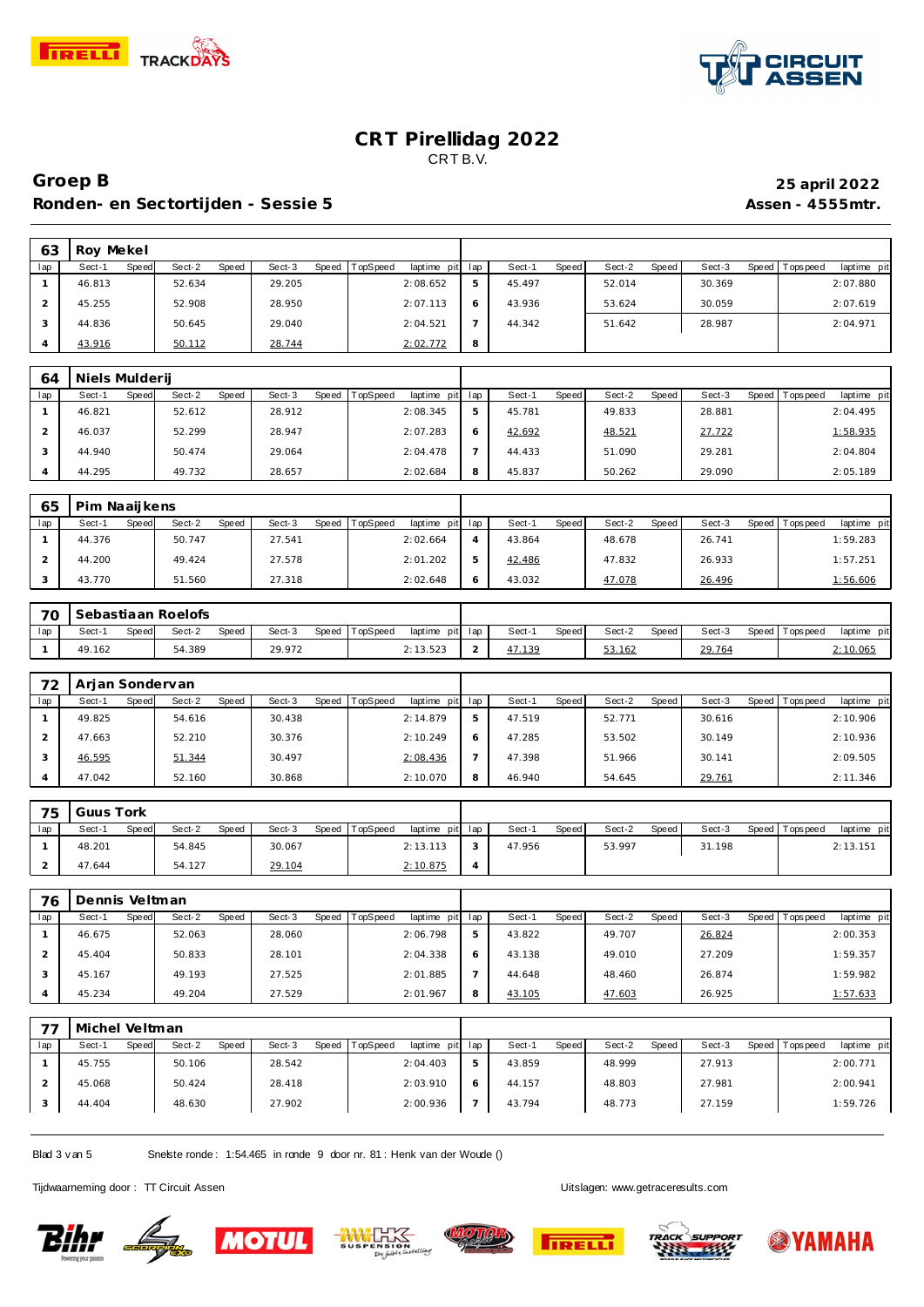



|                     | Groep B<br>25 april 2022                               |       |                          |       |                  |       |          |                         |                |                  |       |                  |       |                  |       |                |                         |
|---------------------|--------------------------------------------------------|-------|--------------------------|-------|------------------|-------|----------|-------------------------|----------------|------------------|-------|------------------|-------|------------------|-------|----------------|-------------------------|
|                     | Ronden- en Sectortijden - Sessie 5<br>Assen - 4555mtr. |       |                          |       |                  |       |          |                         |                |                  |       |                  |       |                  |       |                |                         |
| $\overline{4}$      | 45.353                                                 |       | 49.778                   |       | 28.268           |       |          | 2:03.399                | 8              | 43.499           |       | 47.482           |       |                  |       |                |                         |
|                     |                                                        |       |                          |       |                  |       |          |                         |                |                  |       |                  |       | 27.148           |       |                | 1:58.129                |
| 78                  | Jimi van der Ven                                       |       |                          |       |                  |       |          |                         |                |                  |       |                  |       |                  |       |                |                         |
| lap                 | Sect-1                                                 | Speed | Sect-2                   | Speed | Sect-3           | Speed | TopSpeed | laptime pit             | lap            | Sect-1           | Speed | Sect-2           | Speed | Sect-3           | Speed | T ops pee d    | laptime pit             |
| $\mathbf{1}$        | 45.714                                                 |       | 53.465                   |       | 30.205           |       |          | 2:09.384                | $\overline{c}$ | 44.568           |       | 52.439           |       | 29.251           |       |                | 2:06.258                |
| Loïc Vliet<br>79    |                                                        |       |                          |       |                  |       |          |                         |                |                  |       |                  |       |                  |       |                |                         |
| lap                 | Sect-1                                                 | Speed | Sect-2                   | Speed | Sect-3           | Speed | TopSpeed | laptime pit             | lap            | Sect-1           | Speed | Sect-2           | Speed | Sect-3           | Speed | T ops pee d    | laptime pit             |
| $\mathbf{1}$        | 45.896                                                 |       | 52.226                   |       | 32.058           |       |          | 2:10.180                | 3              | 45.108           |       | 51.755           |       | 29.416           |       |                | 2:06.279                |
| 2                   | 45.863                                                 |       | 52.297                   |       | 30.050           |       |          | 2:08.210                | 4              |                  |       |                  |       |                  |       |                |                         |
|                     |                                                        |       |                          |       |                  |       |          |                         |                |                  |       |                  |       |                  |       |                |                         |
| 81                  |                                                        |       | Henk van der Woude       |       |                  |       |          |                         |                |                  |       |                  |       |                  |       |                |                         |
| lap                 | Sect-1                                                 | Speed | Sect-2                   | Speed | Sect-3           | Speed | TopSpeed | laptime pit             | lap            | Sect-1           | Speed | Sect-2           | Speed | Sect-3           | Speed | T ops pee d    | laptime pit             |
| $\mathbf{1}$        | 1:04.956                                               |       | 48.609                   |       | 27.706           |       |          | 2:21.271                | 6              | 42.028           |       | 47.923<br>47.002 |       | 26.862           |       |                | 1:56.813                |
| 2                   | 43.874                                                 |       | 50.486                   |       | 28.908           |       |          | 2:03.268                | $\overline{7}$ | 42.486           |       |                  |       | 26.694           |       |                | 1:56.182                |
| 3                   | 42.015                                                 |       | 47.672                   |       | 27.062           |       |          | 1:56.749                | 8              | 41.526           |       | 46.856           |       | 26.308           |       |                | 1:54.690                |
| $\overline{4}$      | 42.524                                                 |       | 47.905                   |       | 27.745           |       |          | 1:58.174                | 9              | <u>41.448</u>    |       | 46.540           |       | 26.477           |       |                | 1:54.465                |
| 5                   | 41.670                                                 |       | 48.394                   |       | 27.116           |       |          | 1:57.180                | 10             | 42.757           |       | 46.264           |       | 27.763           |       |                | 1:56.784                |
| 82<br>Keyra Duijn   |                                                        |       |                          |       |                  |       |          |                         |                |                  |       |                  |       |                  |       |                |                         |
| lap                 | Sect-1                                                 | Speed | Sect-2                   | Speed | Sect-3           | Speed | TopSpeed | laptime pit             | lap            | Sect-1           | Speed | Sect-2           | Speed | Sect-3           |       | Speed Topspeed | laptime pit             |
| $\mathbf{1}$        | 45.505                                                 |       | 52.838                   |       | 30.921           |       |          | 2:09.264                | 5              | 45.054           |       | 52.052           |       | 29.279           |       |                | 2:06.385                |
| 2                   | 45.089                                                 |       | 52.706                   |       | 29.860           |       |          | 2:07.655                | 6              | 44.420           |       | 51.966           |       | 28.748           |       |                | 2:05.134                |
| 3                   | 46.315                                                 |       | 51.596                   |       | 29.730           |       |          | 2:07.641                | 7              | 43.949           |       | 50.992           |       | 29.169           |       |                | 2:04.110                |
| $\overline{4}$      | 45.575                                                 |       | 51.925                   |       | 29.098           |       |          | 2:06.598                | 8              | 44.279           |       | 50.383           |       | 29.324           |       |                | 2:03.986                |
|                     |                                                        |       |                          |       |                  |       |          |                         |                |                  |       |                  |       |                  |       |                |                         |
| 83                  | Chantal Doortje                                        |       |                          |       |                  |       |          |                         |                |                  |       |                  |       |                  |       |                |                         |
| lap<br>$\mathbf{1}$ | Sect-1<br>45.953                                       | Speed | Sect-2<br>53.325         | Speed | Sect-3<br>29.913 | Speed | TopSpeed | laptime pit<br>2:09.191 | lap<br>3       | Sect-1<br>46.310 | Speed | Sect-2<br>51.391 | Speed | Sect-3<br>30.216 | Speed | Tops pee d     | laptime pit<br>2:07.917 |
| $\overline{2}$      | 45.632                                                 |       | 51.841                   |       | 29.402           |       |          | 2:06.875                | 4              | 45.553           |       | 51.790           |       | 30.576           |       |                | 2:07.919                |
|                     |                                                        |       |                          |       |                  |       |          |                         |                |                  |       |                  |       |                  |       |                |                         |
| 87                  |                                                        |       | Christian van Kollumburg |       |                  |       |          |                         |                |                  |       |                  |       |                  |       |                |                         |
| lap                 | Sect-1                                                 | Speed | Sect-2                   | Speed | Sect-3           | Speed | TopSpeed | laptime pit             | lap            | Sect-1           | Speed | Sect-2           | Speed | Sect-3           | Speed | Tops pee d     | laptime pit             |
| $\mathbf{1}$        | 48.248                                                 |       | 53.560                   |       | 30.381           |       |          | 2:12.189                | 5              | 45.975           |       | 53.244           |       | 30.405           |       |                | 2:09.624                |
| 2                   | 46.185                                                 |       | 53.117                   |       | <u>30.125</u>    |       |          | 2:09.427                | 6              | 46.455           |       | 52.796           |       | 30.685           |       |                | 2:09.936                |
| 3                   | 45.866                                                 |       | 53.320                   |       | 31.386           |       |          | 2:10.572                |                | 47.031           |       | 53.694           |       | 31.039           |       |                | 2:11.764                |
| 4                   | 46.300                                                 |       | 53.815                   |       | 30.417           |       |          | 2:10.532                | 8              |                  |       |                  |       |                  |       |                |                         |
| Arie Drooger        |                                                        |       |                          |       |                  |       |          |                         |                |                  |       |                  |       |                  |       |                |                         |
| 88<br>lap           | Sect-1                                                 | Speed | Sect-2                   | Speed | Sect-3           | Speed | TopSpeed | laptime pit             | lap            | Sect-1           | Speed | Sect-2           | Speed | Sect-3           | Speed | T ops pee d    | laptime pit             |
| $\mathbf{1}$        | 45.246                                                 |       | 51.739                   |       | 27.265           |       |          | 2:04.250                | 5              | 43.750           |       | 49.499           |       | 27.623           |       |                | 2:00.872                |
| 2                   | 43.159                                                 |       | 49.412                   |       | 27.607           |       |          | 2:00.178                | 6              | 43.067           |       | 48.838           |       | 28.217           |       |                | 2:00.122                |
| 3                   | 43.139                                                 |       | 48.015                   |       | 28.362           |       |          | 1:59.516                | $\overline{7}$ | 42.755           |       | 47.292           |       | 27.072           |       |                | 1:57.119                |
| $\overline{4}$      | 44.633                                                 |       | 49.217                   |       | 27.598           |       |          | 2:01.448                | 8              | 43.449           |       | 46.938           |       | 26.708           |       |                | 1:57.095                |
|                     |                                                        |       |                          |       |                  |       |          |                         |                |                  |       |                  |       |                  |       |                |                         |
|                     | 109 Michael van Jong                                   |       |                          |       |                  |       |          |                         |                |                  |       |                  |       |                  |       |                |                         |

|     | 109   Michael van Jong |       |        |       |        |  |                |                 |   |        |       |        |       |        |                 |             |
|-----|------------------------|-------|--------|-------|--------|--|----------------|-----------------|---|--------|-------|--------|-------|--------|-----------------|-------------|
| lap | Sect-1                 | Speed | Sect-2 | Speed | Sect-3 |  | Speed TopSpeed | laptime pit lap |   | Sect-1 | Speed | Sect-2 | Speed | Sect-3 | Speed Tops peed | laptime pit |
|     | 44.190                 |       | 49.272 |       | 27.431 |  |                | 2:00.893        |   | 41.531 |       | 48.677 |       | 27.121 |                 | 1:57.329    |
|     | 41.565                 |       | 47.834 |       | 26.883 |  |                | 1:56.282        | - | 42.206 |       | 48.419 |       | 26.628 |                 | 1:57.253    |

Blad 4 v an 5 Snelste ronde : 1:54.465 in ronde 9 door nr. 81 : Henk v an der Woude ()

Tijdwaarneming door : TT Circuit Assen enter the state of the Uitslagen:<www.getraceresults.com>